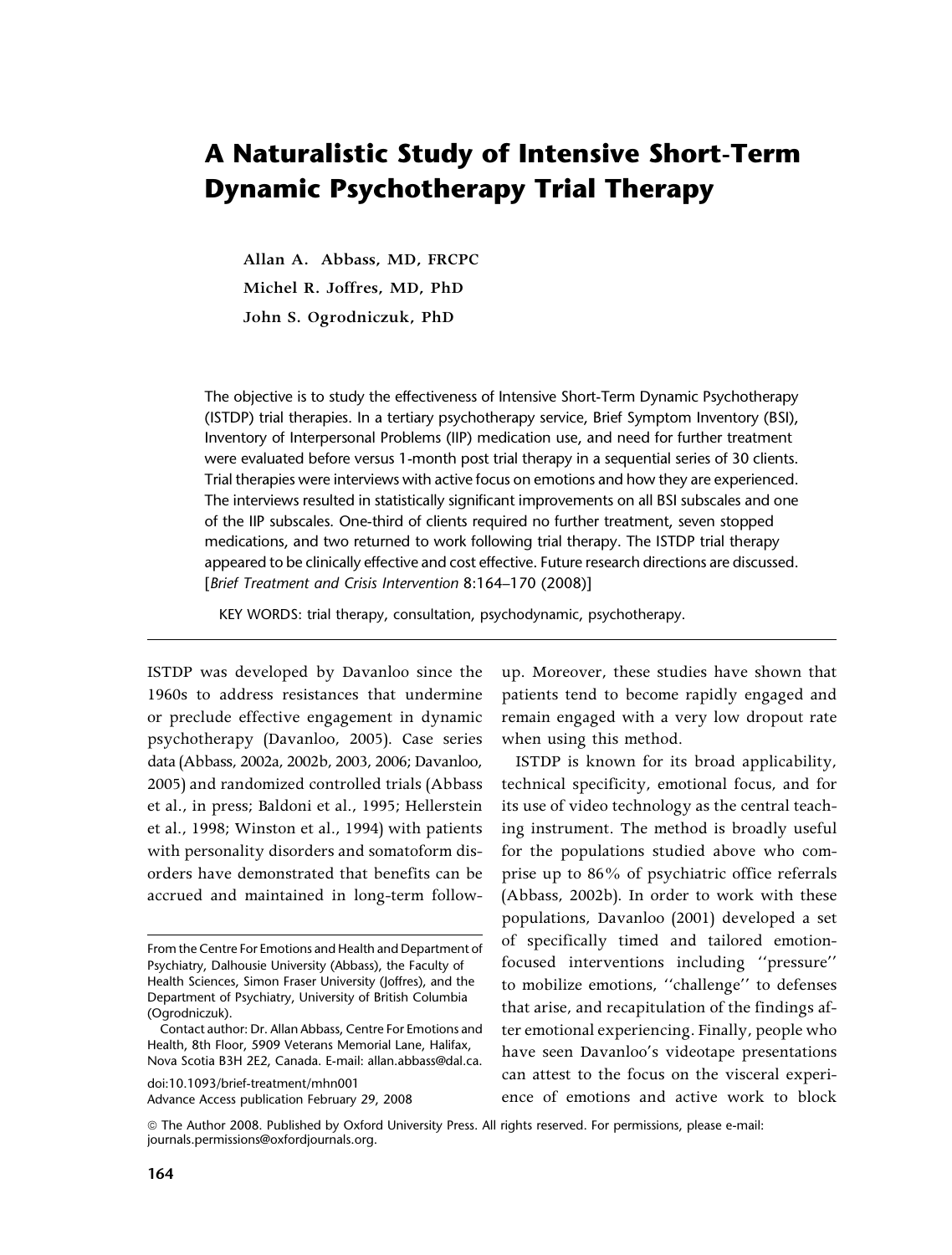defenses against these experiences. The small group videotape training method he developed has now a growing empirical basis (Abbass, 2004), adding to the broadly held opinion that one needs self-review and direct videotape training to learn the method.

ISTDP begins with a specialized assessment interview called a ''trial therapy.'' This interview is a comprehensive assessment that includes provision of a psychotherapeutic experience (Davanloo, 1988; Said, 1990). The trial therapy uses specific interventions to engage the client and to help him or her identify and break through their defenses en route to experiencing the feelings that originally lead to the defensive system's development. Response to this trial, as opposed to any specific diagnostic criteria, is now the primary inclusion criterion for ISTDP (Davanloo, 2005).

Although case reports and videotape case presentations have suggested that trial therapy provides benefit to clients, no formal evaluation of its effectiveness has ever been performed. This pilot study is thus the first to evaluate the outcomes of the ISTDP trial therapy.

# Methods

#### Sample

Thirty clients were recruited from a tertiary psychotherapyservicesetinpublicly fundeduniversity hospital in an urban centre of 350,000. In this service, ISTDP methods are routinely used to assess and treat primarily treatment resistant clients with personality disorders, anxiety, depression, and somatoform disorders. After an average of 6-month wait, consecutive clients referred by healthcare professionals for psychotherapeutic evaluation were included in this study if they had *Diagnostic and Statistical Manual of Mental Disorders, Fourth Edition* (*DSM-IV*) anxiety, depressive, adjustment, personality, or somatoform disorders. Clients gave written and

verbal consent to complete self-report outcome measures, to have the interview video recorded, and to attend a follow-up interview. Clients were excluded if they had psychotic disorders, active suicidal ideation, bipolar disorder, substance dependence, or mental retardation.

# Trial Therapy Procedure

Trial therapy (Davanloo, 1988) commences by identifying the client's problems. Specific examples of problems are examined in detail. When signals of anxiety or defenses emerge in the session, the emotions underlying these signals are brought into focus through the use of pressure. Pressure is a series of tailored interventions that serve to bring the visceral experience of feelings and patterns of defenses to light. The therapist clarifies the nature and impact of defenses as they emerge in the process. The therapist and client collaborate on undoing the defensive behaviors blocking the emotions as they present in the office. This process of challenge to defenses, in partnership with the client suffering under the defenses, mobilizes complex transference feelings. These feelings, including appreciation, anger, and guilt about anger toward the therapist, activate complex feelings related to attachments in the past. These complex feelings trigger both a drop in anxiety and defenses and rise in the ''unconscious therapeutic alliance.'' This aspect of the therapeutic alliance brings unconscious emotions and associated images to consciousness and is stimulated by the therapist's efforts to access underlying emotions (Davanloo, 2001). Thereafter, dynamic exploration with the experience of emotion related to past trauma, completion of the history, linking of past and present phenomena, and psychotherapeutic planning then take place. The pace of the interview is dictated by the client's capacity to engage in the process, using a more gradual or ''graded'' format when the client has low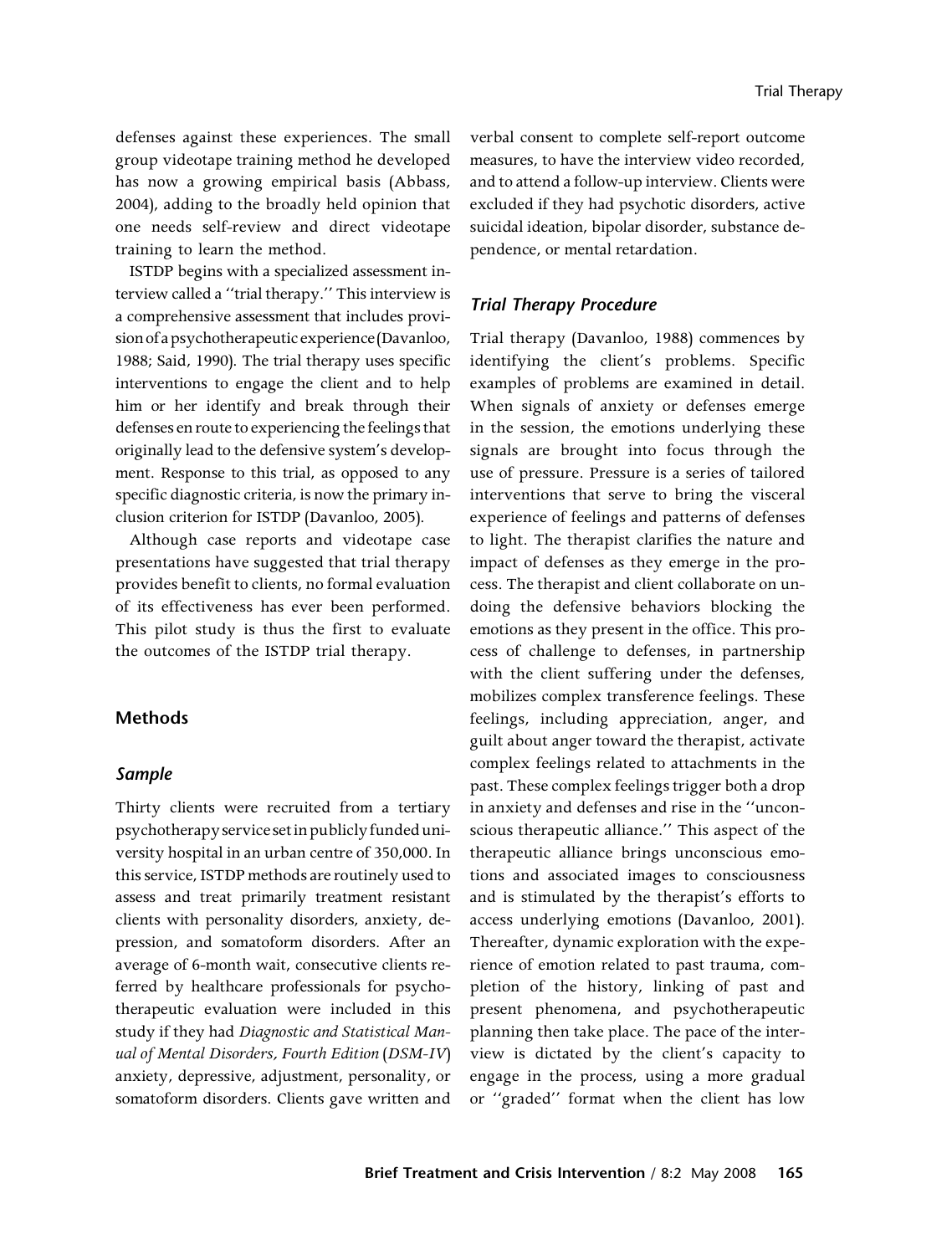capacity to tolerate emotions (Davanloo, 1987). This graded format prevents vulnerable clients from becoming overwhelmed with the emotions mobilized. In the present study, the average duration of the trial therapy session was 84 min (range 60–180 min, depending on the complexity of the client's problems).

At the end of the interview, clients were asked to return for a follow-up interview 1 month later to assess their responses and to decide collaboratively regarding the need for and type of follow-up. The follow-up sessions occurred an average of 5.5 (*SD* 0.2) weeks after the trial therapy session. The client did not have any contact with the therapist between these two sessions.

## **Measures**

After each of the two sessions, clients completed the Brief Symptom Inventory (BSI; Derogatis & Melisaratos, 1983) and the Inventory of Interpersonal Problems (IIP)-64 item version (Horowitz, Rosenberg, Baer, Ureno, & Villasenor, 1988), which are self-report measures of symptoms and interpersonal disturbance, respectively. Both these are standardized, validated rating scales that have specific definitions of caseness and normative data. The percentage meeting case criteria, requiring medications, and working was noted before and after the session.

#### Statistical Analysis

Baseline characteristics were compared before and after the trial therapy using paired-samples *t*-test for continuous variables and McNemar's chi-square for categorical variables. Alpha was set at 0.05 (two tailed).

# Results

#### Sample

The sample consisted of young- to middle-age adults who had high rates of long-term psychoTABLE 1. Prevalence and Distribution of Baseline Variables

#### Variable

| N                                        | 30       |
|------------------------------------------|----------|
| Age (years)                              | 36       |
| Female (%)                               | 37       |
| Married (%)                              | 63       |
| Employed (%)                             | 47       |
| Duration off work (weeks)                | 88       |
| University degree (%)                    | 43       |
| Using psychotropic medications (%)       | 67       |
| Average duration on medications (months) | 33       |
| DSM-IV diagnoses                         |          |
| Axis I (N, %)                            |          |
| Major Depressive Disorder                | 14 (47)  |
| Panic Disorder                           | 10(33)   |
| Dysthymic Disorder                       | 10(33)   |
| Somatoform Disorder NOS                  | 9 (30)   |
| <b>Generalized Anxiety Disorder</b>      | 7(23)    |
| Any Axis I Diagnosis                     | 30 (100) |
| Axis II $(N, %)$                         |          |
| Personality Disorder NOS Cluster C       | 7 (23)   |
| Obsessive Compulsive PD                  | 5(17)    |
| Avoidant PD                              | 4 (13)   |
| Personality Disorder NOS Clusters        | 4 (13)   |
| B and C                                  |          |
| Any Axis II Diagnosis                    | 26 (87)  |
|                                          |          |

Note.  $NOS = not$  otherwise specified;  $PD =$  personality disorder.

tropic medication use, interpersonal dysfunction, and disability. They were referred by family physicians (22), psychiatrists or other mental health professionals (5), and specialist physicians (3). All clients had a *DSM-IV* Axis I disorder, whereas 26 met criteria for a personality disorder (see Table 1). This is a typical sample of clients seen on this tertiary service.

#### Interventions and Responses

Five randomly selected (blinded selection of already randomized case numbers) trial therapies were studied in detail by the therapist and an independent, trained clinician–therapist. The therapist was active using 165.5 interventions per hour. Pressure was the most common intervention occurring at an average of 97 times per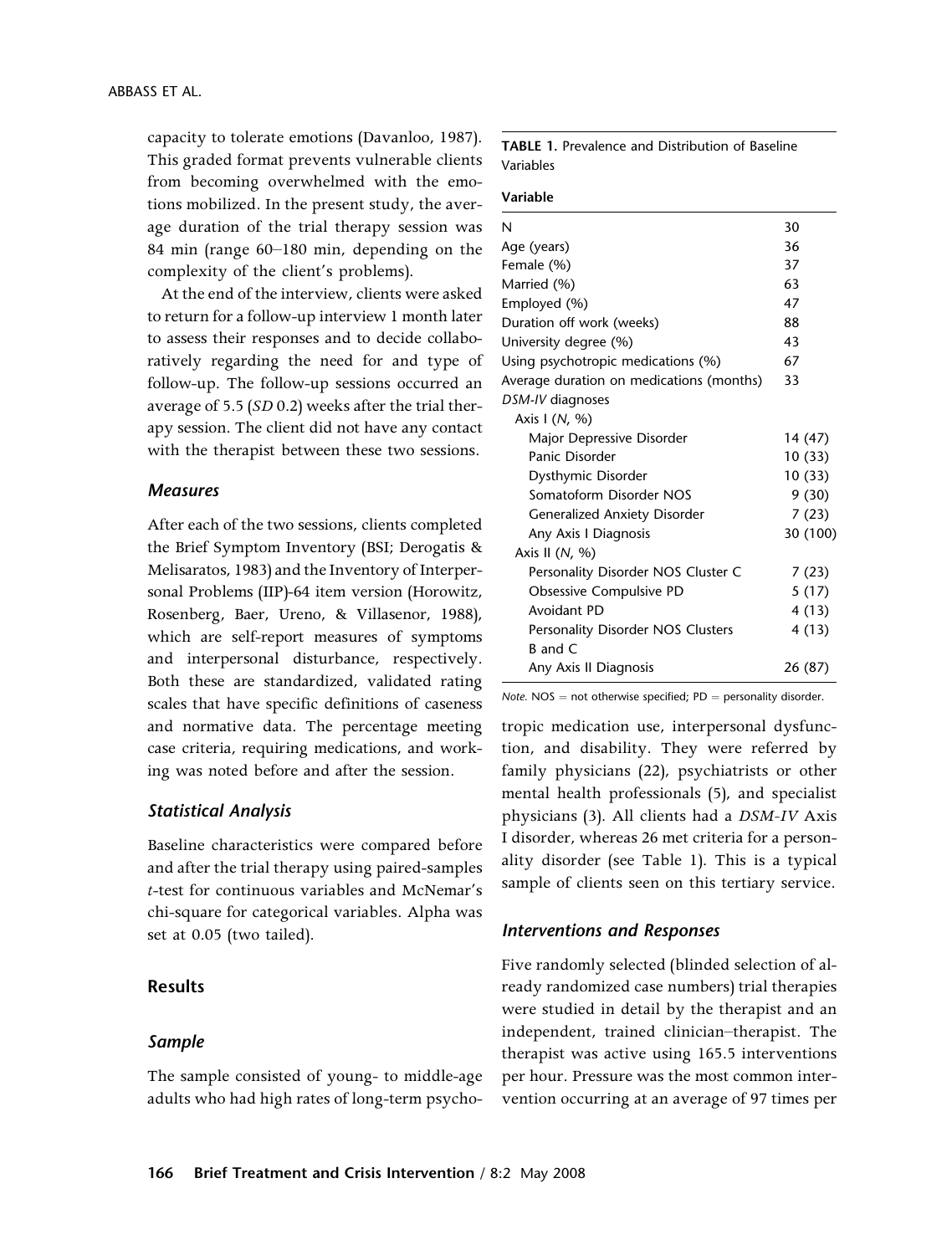|                           | Mean (SD)  |            |                     |                      |
|---------------------------|------------|------------|---------------------|----------------------|
| Mean (SD) subscale        | Pre        | Post       | Pre-post difference | p Value <sup>a</sup> |
| Somatization              | 1.31(0.83) | 0.94(0.75) | $-0.37$             | 0.003                |
| Obsessive compulsive      | 2.15(1.15) | 1.62(1.06) | $-0.53$             | 0.002                |
| Interpersonal sensitivity | 2.03(1.18) | 1.43(1.21) | $-0.59$             | < 0.0001             |
| Depression                | 1.74(0.90) | 1.17(1.00) | $-0.58$             | < 0.0001             |
| Anxiety                   | 1.90(0.80) | 1.25(0.67) | $-0.65$             | < 0.0001             |
| Hostility                 | 1.69(0.89) | 1.05(0.67) | $-0.64$             | < 0.0001             |
| Phobic anxiety            | 1.31(1.22) | 0.88(0.91) | $-0.43$             | 0.002                |
| Paranoid ideation         | 1.79(1.00) | 1.25(0.83) | $-0.53$             | 0.0004               |
| Psychoticism              | 1.49(0.85) | 1.06(0.90) | $-0.43$             | 0.006                |
| Global rating (GSI)       | 1.69(0.75) | 1.17(0.75) | $-0.52$             | < 0.0001             |
| Case criterion (%)        | 63         | 20         | $-43$               | 0.0003               |

TABLE 2. Pre- and Post-BSI Subscale Scores

<sup>a</sup>Paired t-test or McNemar's chi-square.

hour (58.6% of all activity). This was followed by reviewing the linkages seen between past and present, feelings, anxiety, and defenses at an average of 29 per hour (18.6%), clarification and challenge of defenses at an average of 23 per hour (13.8%), and inquiry into problem areas (5.4%) and dynamic exploration at an average of 5 per hour (3.0%).

In response to these interventions, clients initially evidenced anxiety visible as muscle tension (Abelson, 2001; Davanloo, 1987) with 20.0 sighing respirations per hour. Expressed emotions were frequent, as evidenced by 16.4 expressions per hour of feelings including anger (11.0), guilt or grief (4.2), and positive feelings (1.2) in relation to recent and past key people. These experiences were followed by a marked drop or cessation of sighing respirations, suggesting anxiety reduction.

## Client Outcomes

The global score and all subscale scores from the BSI were significantly reduced following trial therapy (see Table 2), indicating reduced symptomatic distress. Thirteen clients (43%) no longer met case criteria after the trial ther-

apy. Table 3 shows that there was statistically significant improvement in the domineering/ controlling subscale of the IIP, whereas the overly accommodating subscale and global rating of the IIP just failed to meet statistical significance ( $p = .06$ ). Thus, clients became less controlling of others, as well as less passive. Two clients (6.7%) no longer met IIP case criteria following trial therapy.

Ten (33%) clients requested no further treatment in the follow-up interview after the trial therapy. In each case, the therapist supported the client's decision, agreeing that further treatment was not necessary. The global BSI score for these 10 clients went from an average of 1.37 to 0.89 ( $p < .01$ ), and the average IIP rating went from 1.47 to 1.07 ( $p < .05$ ) after the trial therapy, indicating movement toward the normal ranges on both measures. Seven of these 10 went from meeting case criteria on the BSI to no longer meeting case criteria. Four of these 10 moved from meeting to no longer meeting case criteria on the IIP.

During the period between trial therapy and the follow-up interview, 7 (35%) of the 20 clients who were on (11 different) medications were able to cease their use of medications.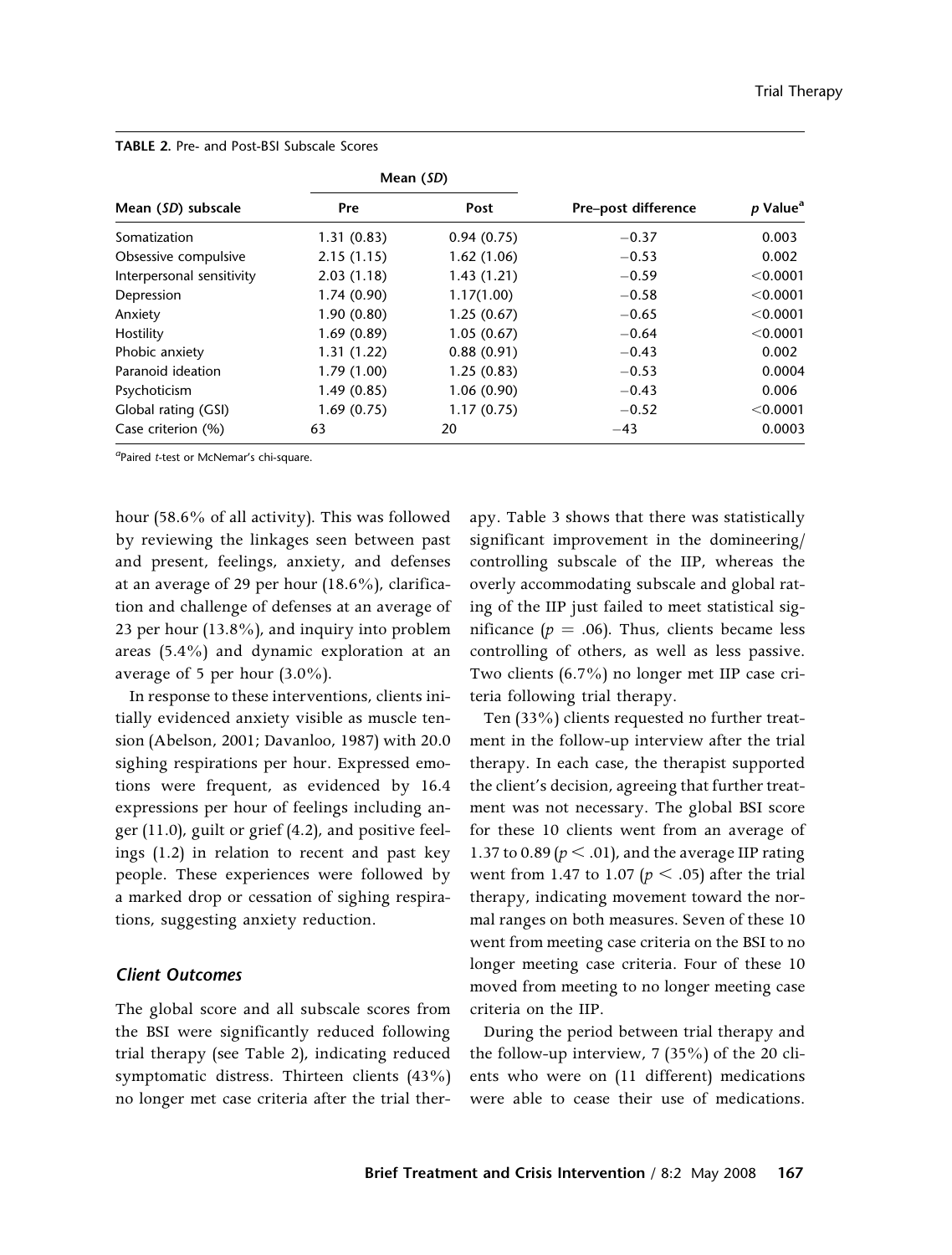|                          | Mean (SD)   |            |                     |                      |
|--------------------------|-------------|------------|---------------------|----------------------|
| <b>Subscale</b>          | Pre         | Post       | Pre-post difference | p Value <sup>a</sup> |
| Domineering/controlling  | 1.63(0.79)  | 1.24(0.70) | $-0.39$             | 0.008                |
| Self-centered/vindictive | 1.86 (1.25) | 1.45(0.71) | $-0.40$             | 0.12                 |
| Cold/distant             | 1.54(0.67)  | 1.46(1.14) | $-0.08$             | 0.70                 |
| Socially inhibited       | 1.65(0.78)  | 1.59(1.13) | $-0.06$             | 0.73                 |
| Nonassertive             | 1.24(0.66)  | 1.08(0.62) | $-0.16$             | 0.24                 |
| Overly accommodating     | 1.53(0.69)  | 1.28(0.68) | $-0.26$             | 0.06                 |
| Self-sacrificing         | 1.38(0.63)  | 1.23(0.66) | $-0.15$             | 0.19                 |
| Intrusive/needy          | 1.56(0.76)  | 1.33(0.77) | $-0.23$             | 0.14                 |
| Global score             | 1.55(0.67)  | 1.33(0.69) | $-0.22$             | 0.06                 |
| Case criterion (%)       | 73          | 65         | $-8$                | 0.67                 |

| <b>TABLE 3.</b> Pre- and Post-Interpersonal Problem Inventory Subscale Scores |  |  |  |
|-------------------------------------------------------------------------------|--|--|--|
|-------------------------------------------------------------------------------|--|--|--|

<sup>a</sup>Paired t-test or McNemar's chi-square. Case percentages may vary due to missing data.

Moreover, two clients were able to resume work, after an average of 15.0 weeks off work.

In the period subsequent to the trial therapies and 1-month follow-up interviews, the remaining 20 clients had an average of 12.8 (range 2– 84, *SD* 18) treatment sessions to reach mean BSI Global Severity Index (GSI) ratings of 0.59 (*SD* 0.6, *p* , .001) and IIP ratings of 0.92 (*SD* 0.6,  $p < .001$ ), both in the normal ranges.

# **Discussion**

The ISTDP trial therapy is an interview method that identifies and focuses on emotional drivers of current symptoms and behavior problems. The most common intervention used was pressure; hence, the primary focus was on engaging the client and encouraging him or her to focus on and undo barriers to closeness and emotional experiences in the present. As Davanloo (2005) has described, when the process goes well, the unconscious component of the therapeutic alliance is activated and reveals links to times when emotional barriers and fear of closeness and intimacy actually began. Previously avoided emotions are experienced, and some

degree of healing can then take place. This can then facilitate engagement from this first contact.

Within the limitations of this study's naturalistic design, converging data suggest this intervention was beneficial for these clients. First, given that only 5.5 weeks passed between the initial assessment and follow-up, it is unlikely that time passage alone produced the improvement, especially because these clients had several years of difficulties. Because they were spaced over a several month period, it is unlikely that temporal variables (such as season change) could account for the improvements. BSI ratings showed significant and major improvements on all subscales and 43% of those meeting case criteria no longer did in follow-up. The facts that one-third of the clients did not require more sessions in follow-up, that several were able to stop medications, and that two were able to return to work further suggest the trial therapy was beneficial. The IIP global rating just failed to improve to a statistically significant degree, although the one subscale that did significantly improve, (domineering/ controlling) is one that is theoretically more difficult to change (Horowitz et al., 1988). Clearly,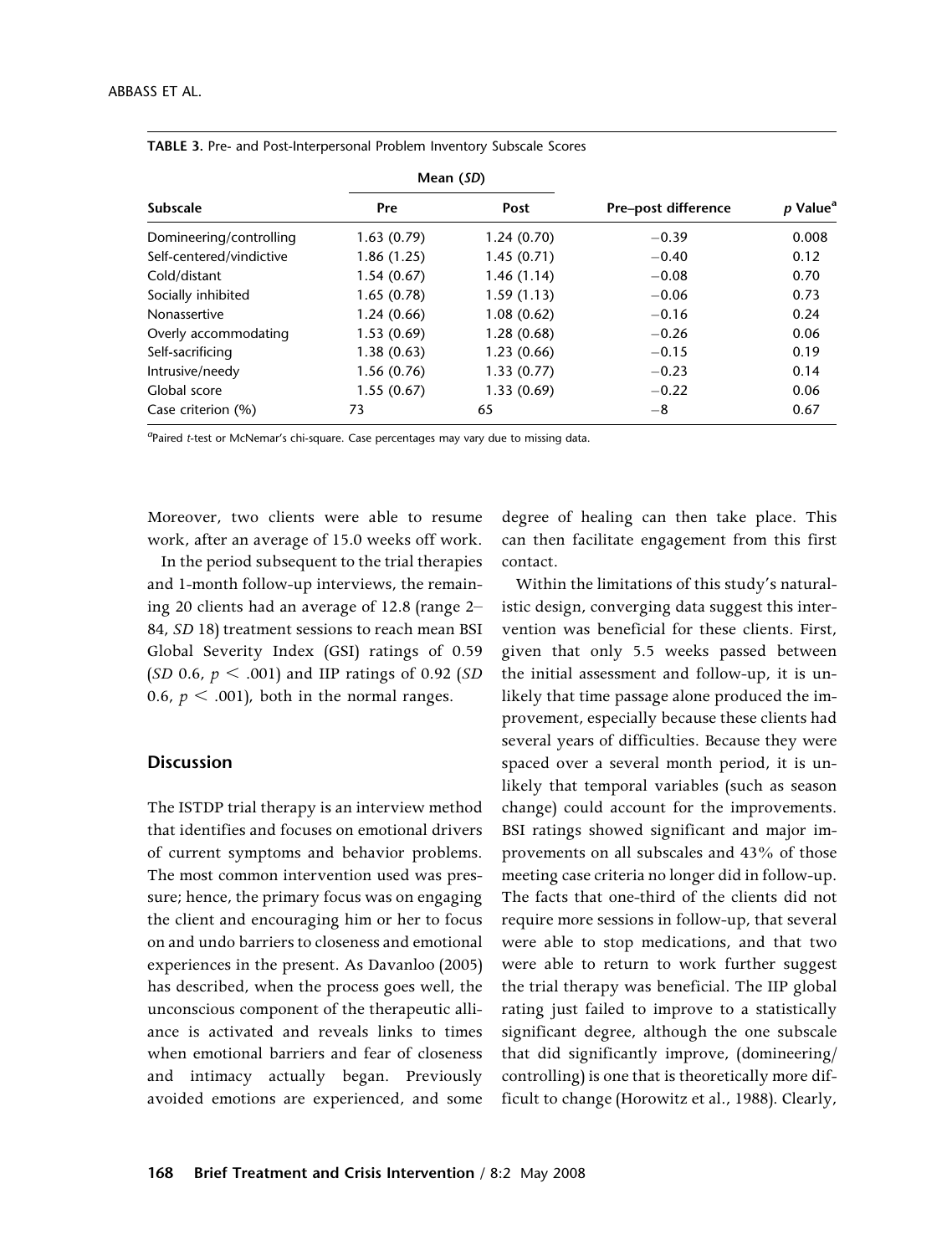more sessions were required for most of these clients to bring significant interpersonal and symptomatic change, but this process appears to have helped alleviate distress and restore function from this first contact.

The relative brevity of this interview suggests that it is a cost-effective consultation format. Moreover, the cost of the interview may be quickly offset through medication reduction and reduced disability payments (Abbass, 2002a, 2003). These results are important given long waits for publicly funded psychotherapy services.

These results compare favorably with other studies of short psychodynamic treatment methods. Despland et al. (2005) also found significant symptom reduction using a  $2 + 1$  session method and noted that 27% no longer met case criteria on the SCL-90 GSI compared to 68% no longer meeting these criteria in our study.

The limitations of this study, however, highlight the need to further study the trial therapy in order to test its clinical efficacy. First, there was no comparison group to control for the effects of attention or therapeutic ingredients other than purported emotion-focused work. Second, these interviews were all conducted by a therapist experienced in ISTDP methods, so the results may not be generalizable. Trial therapies with less experienced clinicians may well be longer in duration (Davanloo, 2005). Third, clients did not have structured diagnostic assessments to confirm specific diagnoses. Finally, clients who did not require additional services were not followed up formally in the long-term, so we cannot say if these gains were maintained.

Thus, future research will require a randomized control group, trained therapists, standardized diagnostic assessments, and formal long-term follow-up of those who appear not to need more sessions. A suitable control is the standard intake assessment provided by therapists, which are often as long as or longer than this interview method. Such a study should include a formal cost-benefit analysis.

In conclusion, the ISTDP trial therapy appeared to be beneficial for this series of clients presenting for tertiary psychotherapy services. This method requires further study to determine if it is superior to existing assessment approaches. In the absenceof such research, clinical experience has rendered this our assessment method of choice for suitable, willing clients.

# Funding

Dalhousie University Department of Psychiatry; Capital Health and the Nova Scotia Department of Health.

# Acknowledgments

Thanks to Dr. Joshua Fogel, Dr. Alex Laevski, and Jennifer (Haynes) Abbass. *Conflict of Interest:* None declared.

#### References

- Abbass, A. A (2002a). Intensive short-term dynamic psychotherapy in a private psychiatric office: Clinical and cost effectiveness. *American Journal of Psychotherapy, 56,* 225–232.
- Abbass, A. A. (2002b). Office based research in intensive short-term dynamic psychotherapy (ISTDP): Data from the first 6 years of practice. *AD HOC Bulletin of Short-Term Dynamic Psychotherapy, 6,* 5–13.
- Abbass, A. A. (2003). The cost-effectiveness of short-term dynamic psychotherapy. *Journal of Pharmacoeconomics and Outcomes Research, 3,* 535–539.
- Abbass, A. A. (2004). Small group videotape training for psychotherapy skills development. *Academic Psychiatry, 28,* 151–155.
- Abbass, A. A. (2006). Intensive short-term dynamic psychotherapy for treatment resistant depression: A pilot study. *Depression and Anxiety, 23,* 449–552.